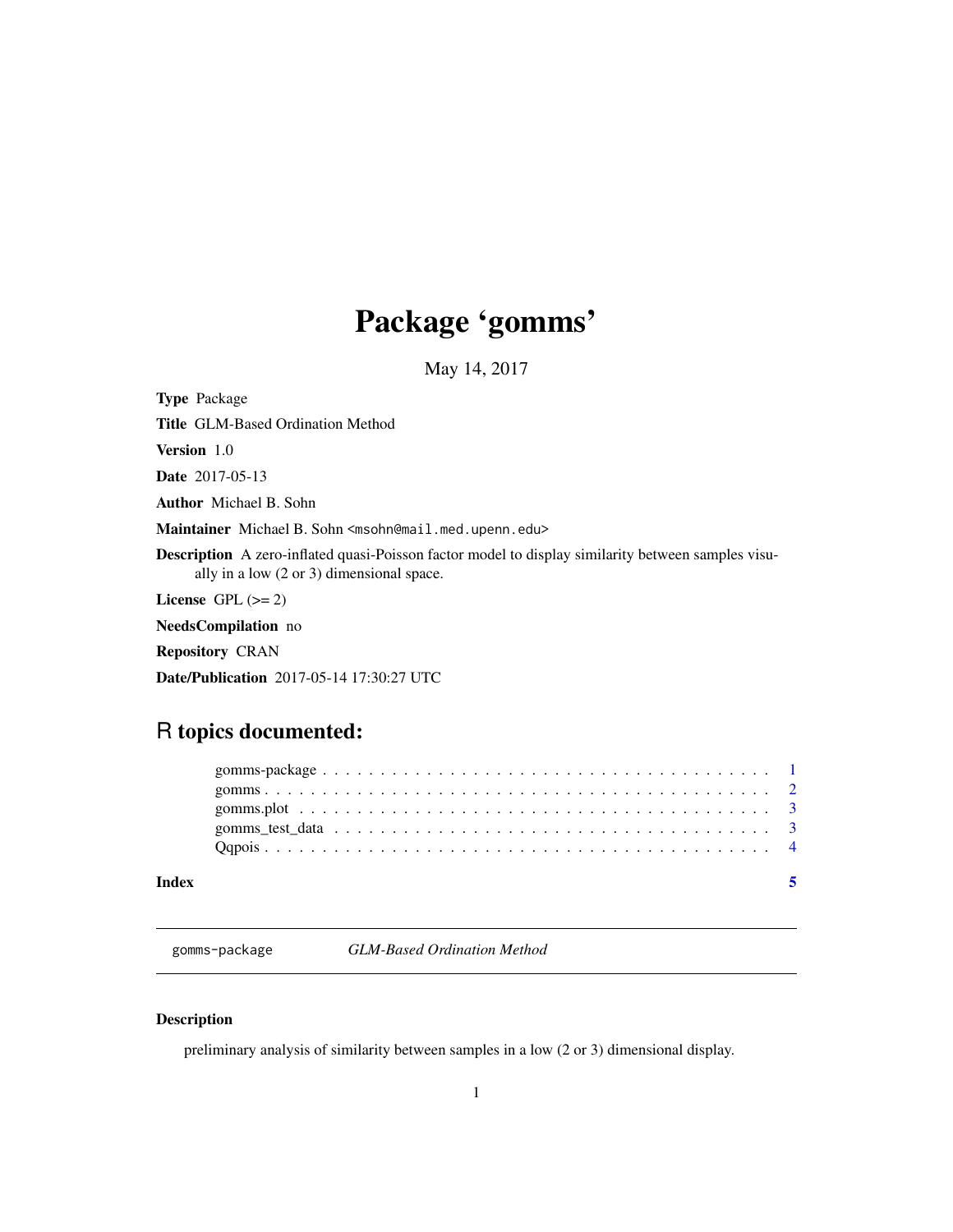#### <span id="page-1-0"></span>Author(s)

Michael B. Sohn

Maintainer: Michael B. Sohn <msohn@mail.med.upenn.edu>

#### References

Sohn, M.B. and Li, H. (2017). A GLM-Based Latent Variable Ordination Method for Microbiome Samples (Submitted).

#### Examples

```
## Not run:
# load test data
data(gomms_test_data);
# estimate factor scores
cdat <- as.matrix(gomms_test_data[,-ncol(gomms_test_data)]);
rslt <- gomms(cdat);
# plot estimated factor scores
y <- as.matrix(gomms_test_data$group);
gomms.plot(rslt, y);
```
## End(Not run)

```
gomms GLM-Based Ordination Method for Microbiome Samples
```
#### Description

estimate factor loadings and scores.

#### Usage

```
gomms(X, n. factors = 2, min.prop.nonzeros = 0.05, show.max.delta = FALSE)
```
#### Arguments

X raw count data. n.factors number of factors. Default value is 2. min.prop.nonzeros minimum proportion of nonzeros allowed in analysis.

show.max.delta display the maximum different between jth and (j+1)th iterations.

#### Value

estimated factor scores.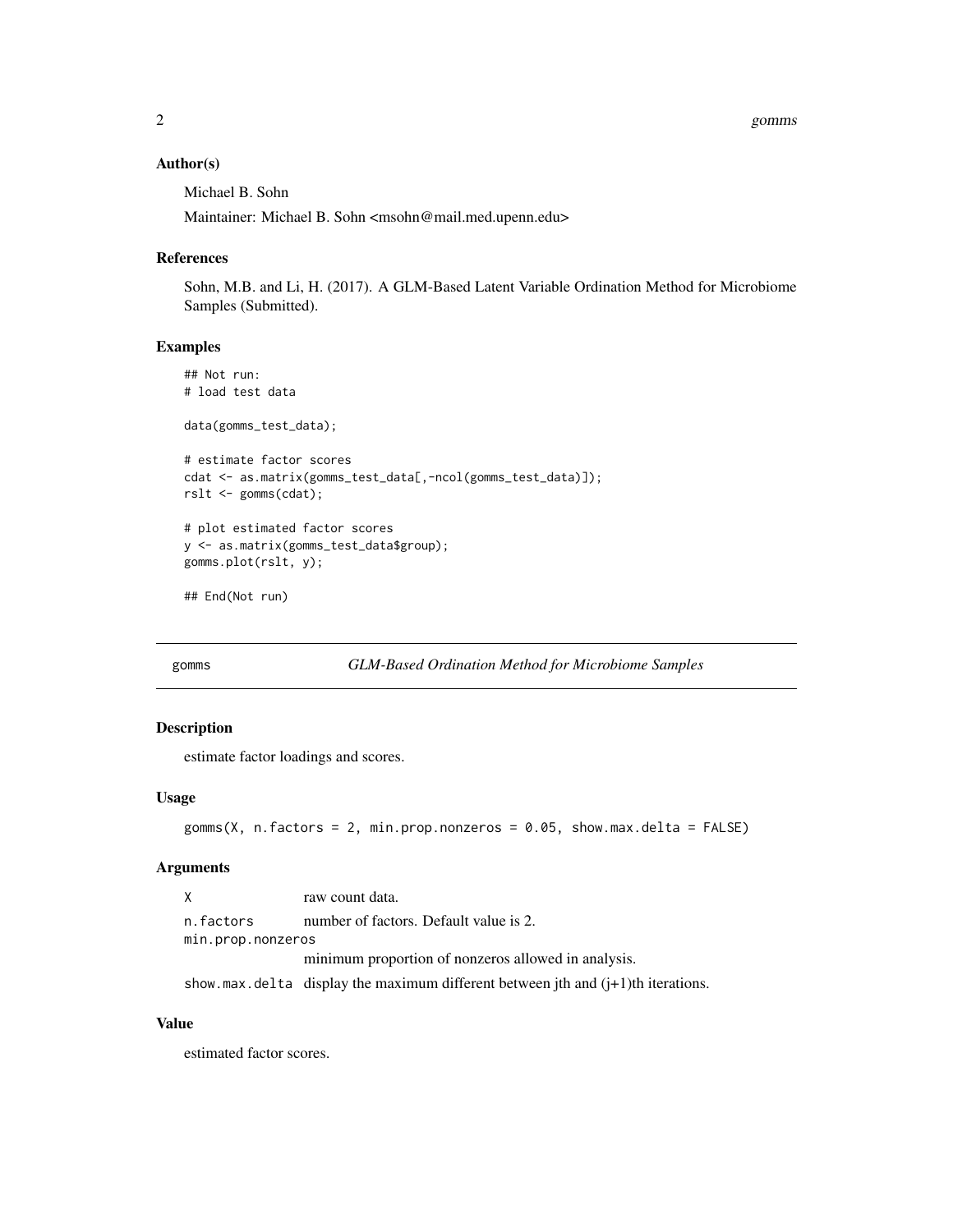#### <span id="page-2-0"></span>gomms.plot 3

#### Author(s)

Michael B. Sohn

Maintainer: Michael B. Sohn <msohn@mail.med.upenn.edu>

#### References

Sohn, M.B. and Li, H. (2017). A GLM-Based Latent Variable Ordination Method for Microbiome Samples (Submitted).

gomms.plot *Plot Factor Loadings*

#### Description

plot estimated factor loadings for each sample.

#### Usage

gomms.plot(X, Y, col.markers = NULL, pch.markers = NULL, ...)

#### Arguments

|             | two dimnsional matrix of factor scores.          |
|-------------|--------------------------------------------------|
|             | one or two dimensional matrix of classification. |
| col.markers | user specified colors for classification.        |
| pch.markers | user specified plot symbols for classification.  |
|             | optional graphical parameters to be passed.      |

gomms\_test\_data *Test Data*

#### Description

70 samples and 83 features. The last column contains the population identification for each sample.

#### Usage

data(gomms\_test\_data)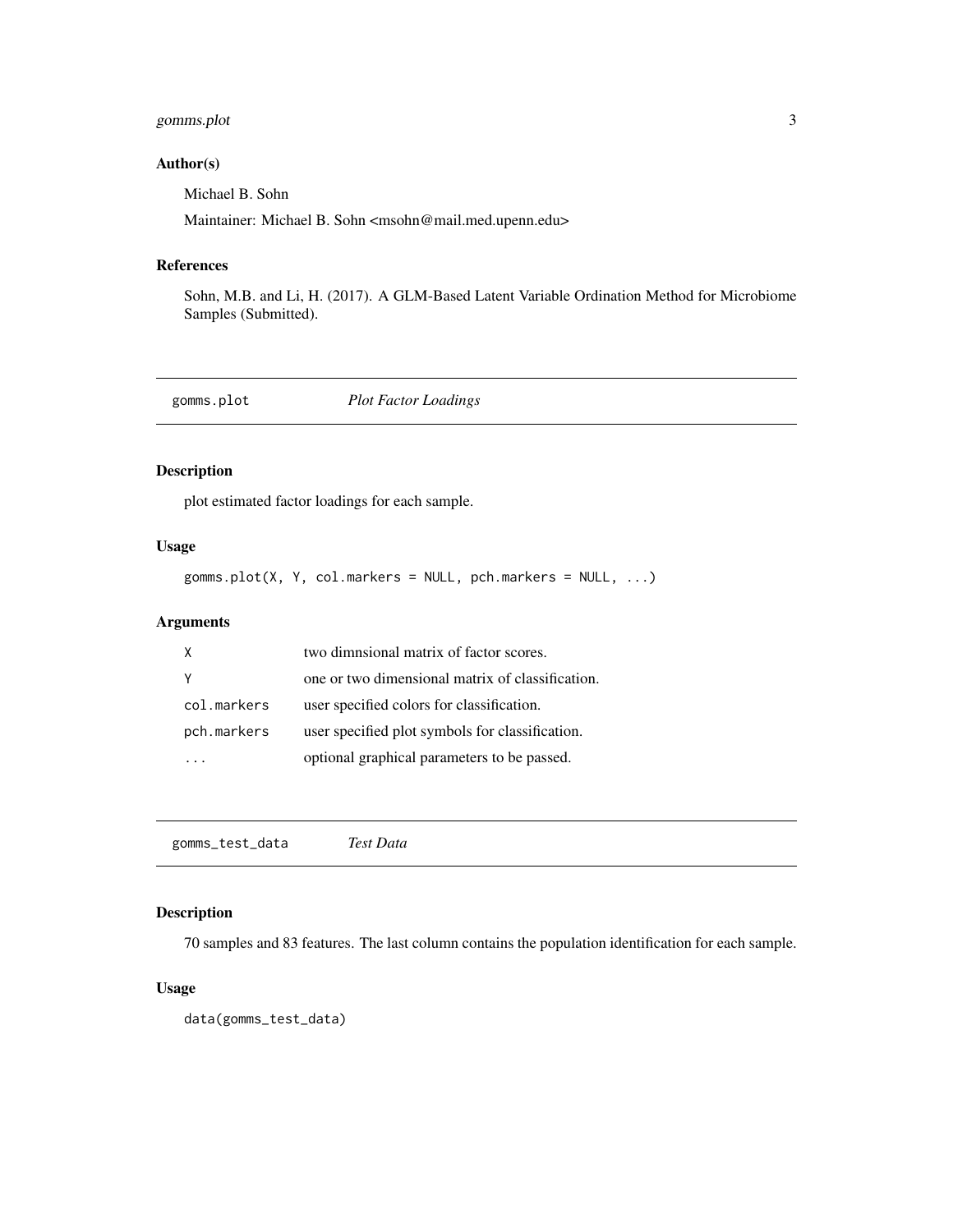<span id="page-3-0"></span>

#### Description

estimate the probability of a zero from a zero state.

#### Usage

```
Qqpois(cdat, eta.hat, mu.hat, dispersion)
```
#### Arguments

| cdat       | count Data.                                      |
|------------|--------------------------------------------------|
| eta.hat    | estimated proportion of zeros from a zero state. |
| mu.hat     | estimated mean count.                            |
| dispersion | estimated values for dispersion.                 |

#### Value

estimated probability of a zero from a zero state.